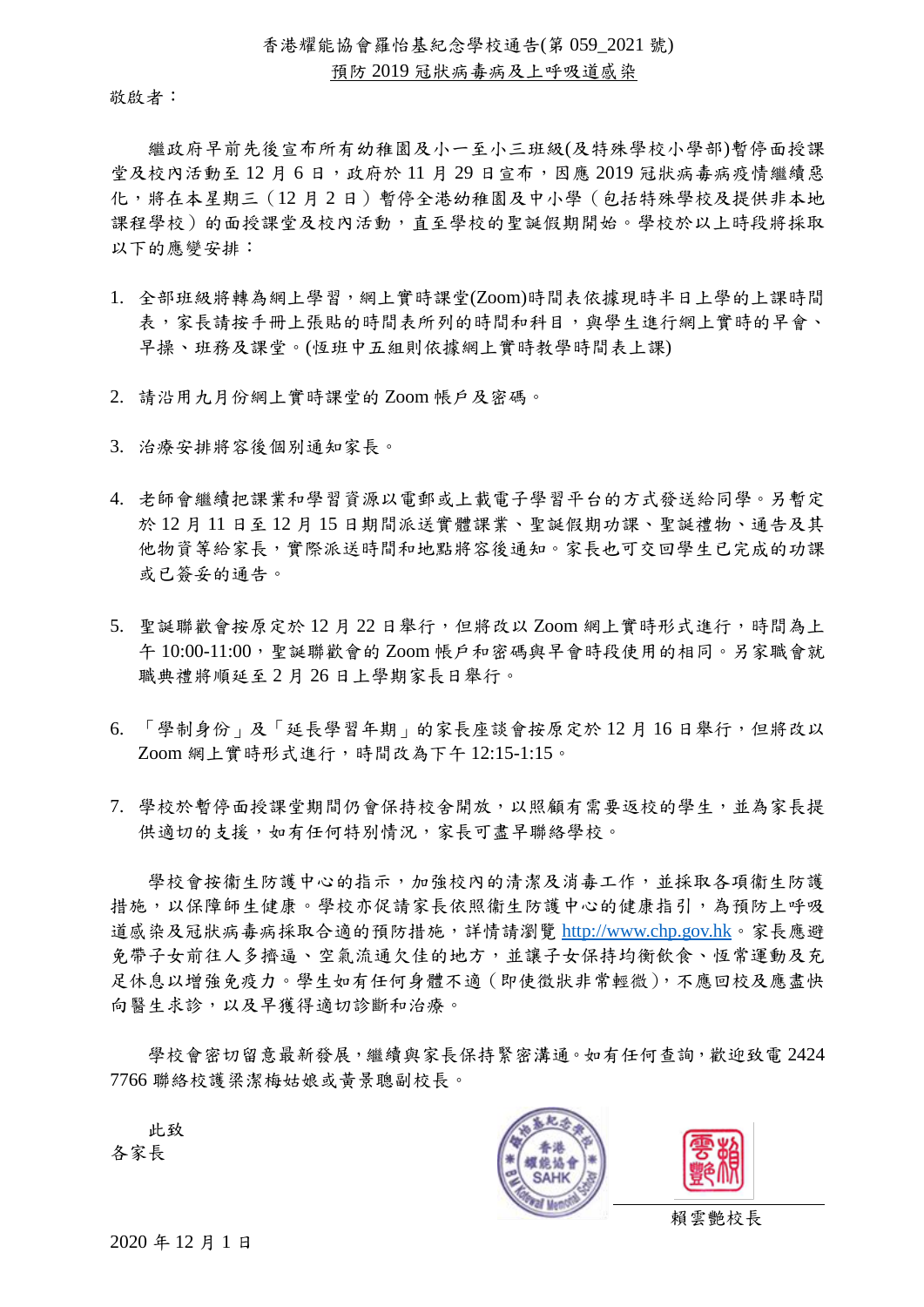## SAHK B M KOTEWALL MEMORIAL SCHOOL School Notice (No.059 2021)

Dear Parents/Guardians, 1 December, 2020

## Prevention of Coronavirus Disease 2019 and Upper Respiratory Tract Infections

Further to the Government's earlier separate announcements on suspension of face-to-face classes and school activities for all kindergartens and Primary 1 to Primary 3 levels of primary schools(and primary section of special schools) until December 6, the Government announced on November 29 that in light of the worsening situation of the COVID-19 epidemic, all kindergartens as well as primary and secondary schools (including special schools and schools offering non-local curriculum) will suspend face-to-face classes and school activities starting from this Wednesday (December 2) until the beginning of school Christmas holidays. The school will adopt the following measures in the above time period:

- 1. All the classes will switch to online learning. The online real-time class timetable (Zoom lessons) will be the same as the timetable of the half-day schooling. Parents should refer to the timetable in the school handbook and having the Zoom morning assembly, morning exercise, class teacher period and lessons according to the time and subject shown on that timetable. (For Class Hang S5, please refer to the Zoom real-time class timetable.)
- 2. Please use the Zoom ID and password of those used in September Zoom lessons.
- 3. Parents will be informed of the therapy arrangement individually later.
- 4. Teachers will also send homework and learning resources to students by email or upload to the e-learning platform. In addition, we will deliver school work, Christmas homework, Christmas present, notices and other materials to students during the period of 11 to 15 December, 2020. Parents will be notified individually of the delivery time and location later. Parents can also hand in homework and signed notices at that time.
- 5. The Christmas Party will be held on 22 December, 2020 in real-time online (Zoom) from 10:00 a.m. to 11:00 a.m. Students should log in with the Zoom account of their class on that day to participate in the party. The inauguration ceremony of the PSA will be postponed to 26 February, 2021 (the Parents' Day of the first semester).
- 6. The Parents' Meeting of "the Academic Structure Status and the Extension of Years of Study" will be held on 16 December, 2020 in real-time online (Zoom) from 12:15 p.m. to 1:15 p.m.
- 7. During the suspension of face-to-face classes, the school will keep our premise open to take care of those students in need and to provide support to parents whenever necessary.

The school has strengthened disinfection and cleaning of the school campus and strictly observe all the health protection measures in accordance with the instruction from the Department of Health, so as to safeguard the health and well-being of teachers and students. We would like to urge parents to put in place appropriate preventive measures to guard against the spread of URTI and COVID-19, based on the health advice from CHP. For details, please refer to [http://www.chp.gov.hk.](http://www.chp.gov.hk/) Parents should avoid bringing their children to crowded places with poor ventilation. Students should maintain a balanced diet, exercise regularly, and take adequate rest in order to strengthen their immunity. If students are feeling unwell (even if